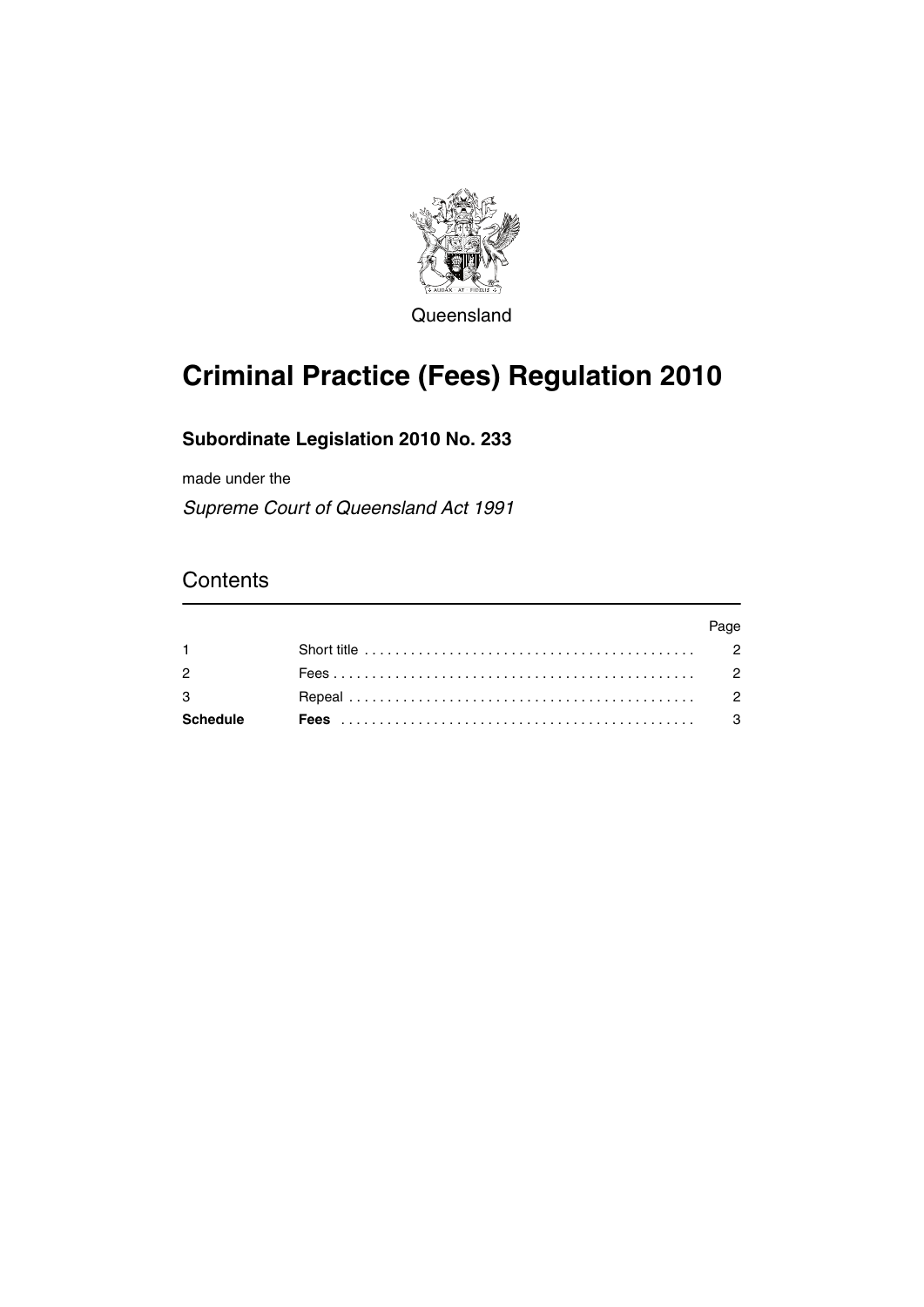#### [s 1]

### <span id="page-1-0"></span>**1 Short title**

This regulation may be cited as the *Criminal Practice (Fees) Regulation 2010*.

### <span id="page-1-1"></span>**2 Fees**

- (1) The fees payable under the Act in relation to criminal proceedings are in the schedule.
- (2) A reference in the schedule to a rule is a reference to a rule of the *Criminal Practice Rules 1999*.

#### <span id="page-1-2"></span>**3 Repeal**

The Criminal Practice (Fees) Regulation 2000, SL No. 204 is repealed.